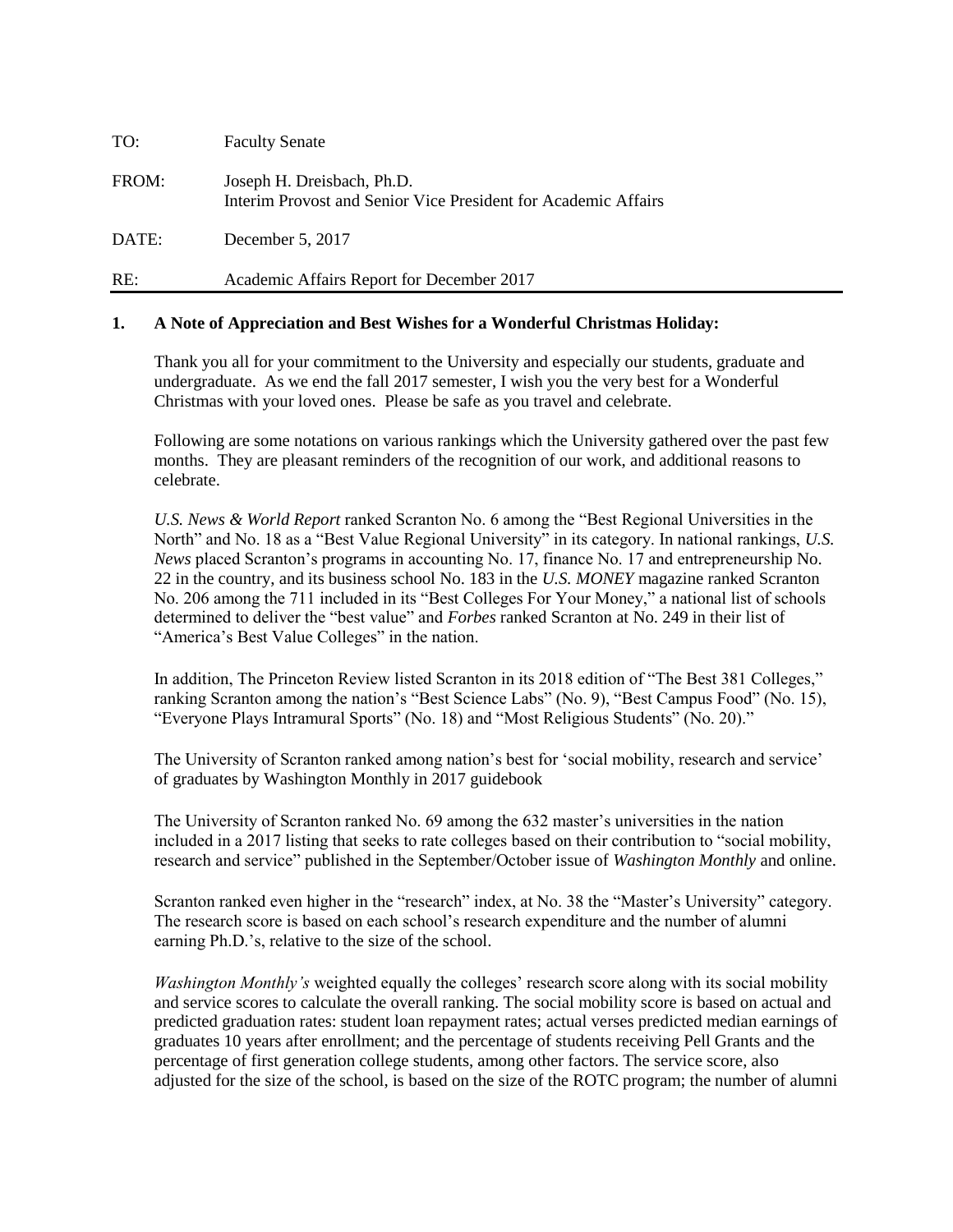serving in the Peace Corps; and the percentage of federal work study grant money spent on community service projects.

In addition, Scranton ranked No. 152 among just 385 colleges in its category in the "Best Bang for the Buck" listing, also published by the magazine, that focused on the "social mobility" data used for the overall ranking.

The University of Scranton placed at No. 73 among some of the most elite colleges in the nation in a new ranking that combines an average score from national "best college" guidebooks with an average score based on student reviews posted online. The 2017-18 ranking, published online by College Consensus, a college ranking and review aggregator, also listed the top 10 schools in each state. Scranton ranked No. 7 in Pennsylvania.

## **2. Updates from the Board of Trustees and the Cabinet:**

The BOT was made aware of the critically important contributions of faculty and staff during the fall Open House recruiting events. Dean Mensah provided a brief on the functions of the KSOM. Dr. Beal and Ms. Schumacher-Cohen described the status of the MSCHE Self-Study. Dr. Meyer presented on the 3-3 UofS-Villanova program.

Dr. McShea noted the large increase in Amnesty/Good Samaritan cases in fall 201; that student participation in international and domestic service trips increase 3.5% among students and 57% among faculty. In the Enrollment Management Committee, there was substantial discussion about Strategic Enrollment Planning and how such a program can be established at the UofS.

#### **3. Elements for a Strategic Enrollment Planning Structure:**

In spring 2017 I described to the Senate my thoughts on developing the foundations for an active Strategic Enrollment Planning Structure. Such a structure would be designed to foster broader discussion on matters critical to recruiting and retaining students, both at the undergraduate and graduate level. Although the final form for this SEP system will be determined by President-Elect Pilarz and the new provost, I believed that it is important these elements be established in 17-18 so to have an impact as soon as possible. Below is a list of groups that are and will be functioning. (Information in parentheses provides a timetable for the implementation).

New Committees/Working Groups Retention Committee/Working Group (October 2017) (Chairpersons: Ms. Ferguson, Dr. Ahuja) Novel Program/Revenue Generation Working Group (Chairperson: Mr. Steinmetz) Transfer Student, Students with Advanced Standing Committee/Working Group (February 2018) (Chairperson: Dr. Ahuja) Working Group on Co-Curricular, Extracurricular, and Athletic Programming (Spring 2018) (Chairperson: TBD, being organized by Dr. McShea)

Existing Committees Committee on University Image and Promotion Admissions/Financial Aid/Residence Life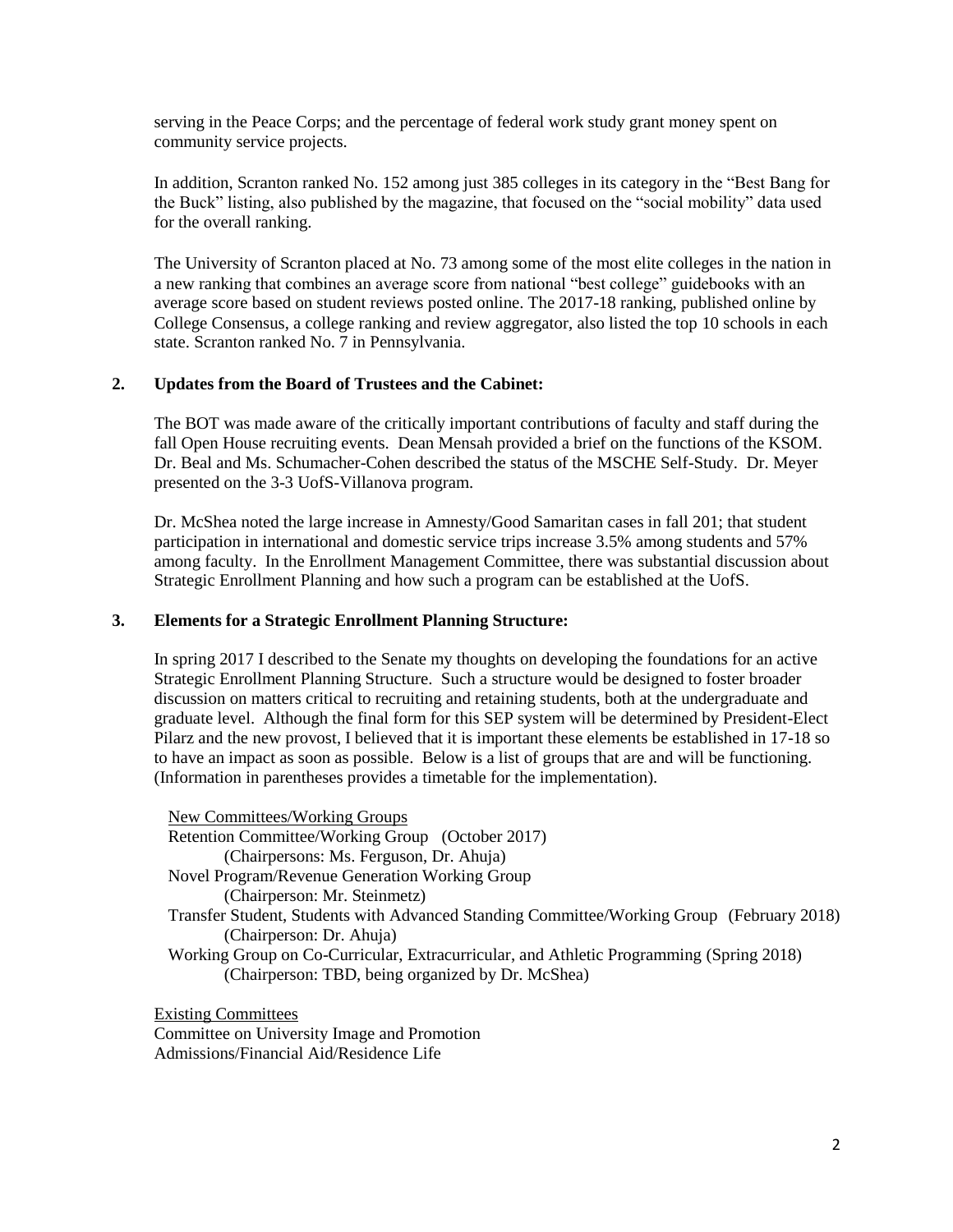#### Processes

New Program Development Process (presented to the Senate in spring 2017) Program Discontinuation Policy (Senate 2008)

## **4. Rank & Tenure:**

The Board on Rank and Tenure will have formal meetings on January 5, 6, and 12 to review applications of 17 candidates.

### **5. Faculty Searches:**

One search has been completed. Many departments continue to search and bring candidates to campus for interviews.

## **6. Intersession Grants 2018:**

The Faculty Development Board has awarded Intersession grant to eight faculty.

| Dr. Danielle Arigo    | Time-Sensitive Analysis of Relations between Women's<br>Social Perceptions and Physical Activity: Findings from<br><b>Studies of College and Midlife Women</b> |
|-----------------------|----------------------------------------------------------------------------------------------------------------------------------------------------------------|
| Dr. Hyuk Jun Cheong   | Spiral of silence and web 2.0? Revisiting a theory in the<br>context of user generated content                                                                 |
| Dr. Brigid Frein      | Speaking of God: An Investigation into Jesus' Teaching<br>about God in the Gospel of Luke                                                                      |
| Dr. William Miller    | <b>MHA Population Health Specialization</b>                                                                                                                    |
| Dr. Krzysztof Plotkin | Groups and Vector Spaces within the class of functions<br>with infinite preimage of points                                                                     |
| Dr. Anne Royer        | Pollinators as engines of speciation: testing for genomic<br>asymmetry                                                                                         |
| Dr. Ileana Szymanski  | Medicinal Plants and Spices in Plato and Aristotle<br>(Invited Book Chapter)                                                                                   |
| Dr. Jennifer Vasquez  | Is Fibonacci entangling?                                                                                                                                       |

## **7. Office of Planning and Institutional Effectiveness:**

The Office of Planning and Institutional Effectiveness is preparing the second progress report for the *Engaged, Integrated, Global* strategic plan. The report includes presentation of institutional outcomes, student outcomes, and strategic metrics for the 2016-2017 academic year. Metrics include quantitative key performance indicators identified by the University's Metrics Team, cochaired by Dr. Michael Mensah and Ms. Yerkes. The progress report will be posted to the [www.scranton.edu/strategicplan](http://www.scranton.edu/strategicplan) web site in early December. We encourage you to visit the site to submit news or information related to how they experience the implementation of the *Engaged, Integrated, Global* goals via the "Share A Story" link.

Other strategic plan reporting initiatives include gathering information to monitor progress toward the integration of our Strategic Planning Principles across those planning areas identified in the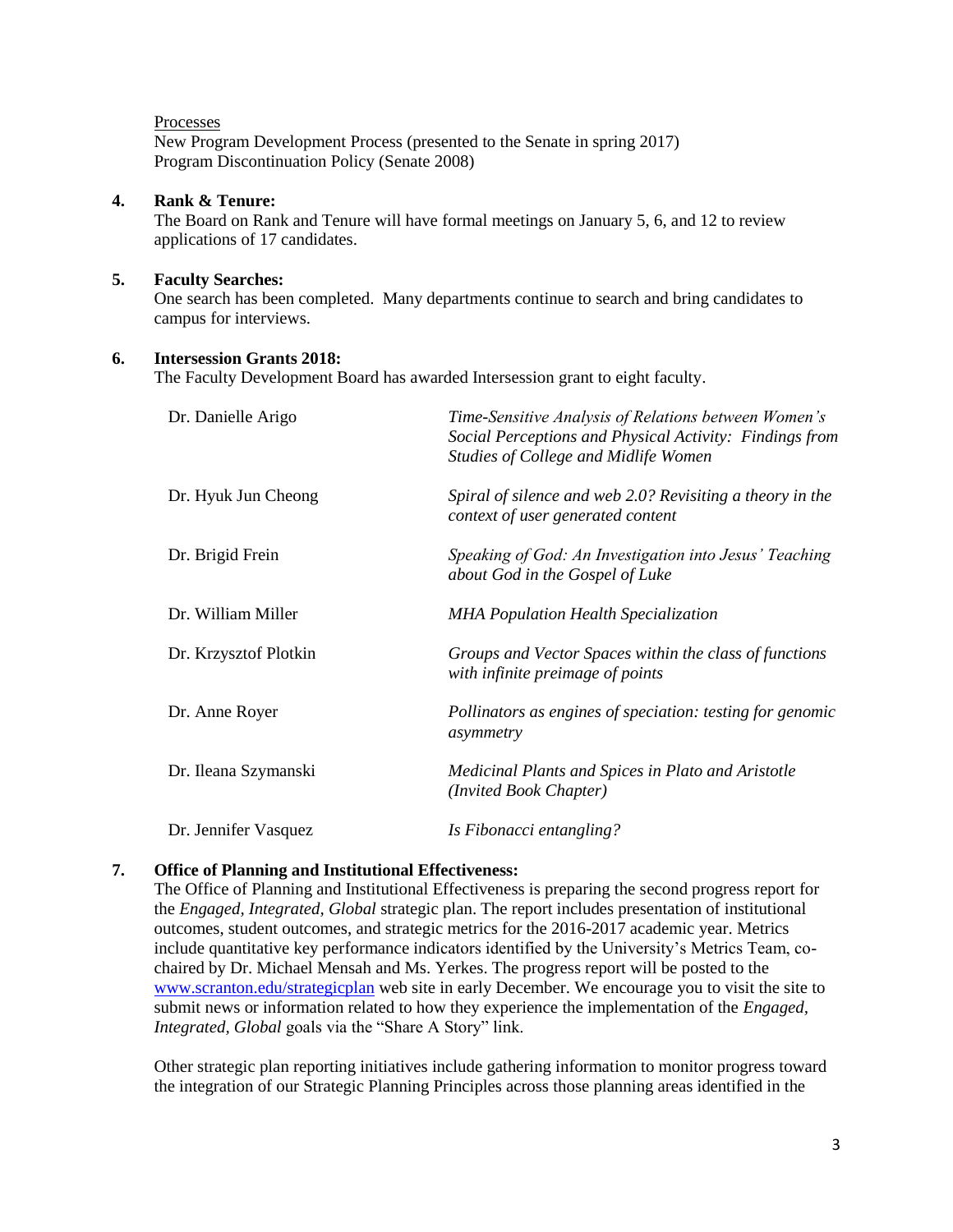University's planning model, and work in tandem with the Offices of Educational Assessment and Institutional Research in tracking student participation in high impact educational practices.

## **8. Faculty Handbook Committee:**

The Faculty Handbook Committee continues to discuss:

- Course evaluations and student comments included in faculty files and how it is interpreted by the Board on Rank and Tenure;
- Online office hours:
- Service language;
- Scheduling of Courses;
- Joint Hires.

Subcommittees on joint hires and the scheduling of courses have been created.

Dr. Dreisbach will present the language approved by the Faculty Handbook Committee the FPC and faculty to the Board of Trustees at their March meeting.

- Appendix VI: Annual Reappointment;
- Non-Reappointment of Non-Tenured Track Faculty;
- 25.2 Appeals in Terminal Year and 25.1 Personal Appeals.

## **9. University Planning Committee:**

Last spring, the University Planning Committee coordinated the process for the review of proposal and allocation of Strategic Initiatives Funding, intended to identify and support innovative projects that will advance the goals of the University's Strategic Plan. Fourteen proposals were funded totaling an investment of over \$250,000. These projects are well underway, and recipients will submit a progress  $\&$  assessment report to the Office of Planning  $\&$  IE early in the spring semester. The full list of funded proposals is available on the [www.scranton.edu/strategicplan](http://www.scranton.edu/strategicplan) web site.

# **10. The Office of Planning and IE:**

The Office of Planning & IE has been working since the summer to prepare an inventory of university policies. The goal of this exercise is to help identify policy gaps which may exist, and create an important opportunity for the updating of policies in various areas. This activity serves as a means of assessment related to policy and governance for our MSCHE self-study, including the compliance reporting component of that process, and should guide other policy improvement activities in the years to come.

# **11. Middle States Self-Study Committee:**

In Fall 2017, the University Middle States Self-study entered the research phase of its work. The Working Groups have been collecting and analyzing key University documents and interviewing resource persons across campus as they study how the University meets requirements pertaining to the Seven Standards for Accreditation and the Requirements of Affiliation. As a part of this effort, and supported by the Jesuit Center, the Steering Committee conducted three campus-wide Town Halls to gather input from faculty, staff, and students. More than 100 attended across these three sessions and we were able to gather a total of 292 comments revealing 152 "consolations" – areas where the University is excelling – and 140 "desolations" – aspects where there is opportunity for improvement. Draft Working Group reports will be submitted to the Steering Committee Co-chairs by the end of January 2018. These reports will be revised in the spring after broad campus review, and the final report will be completed by fall 2018.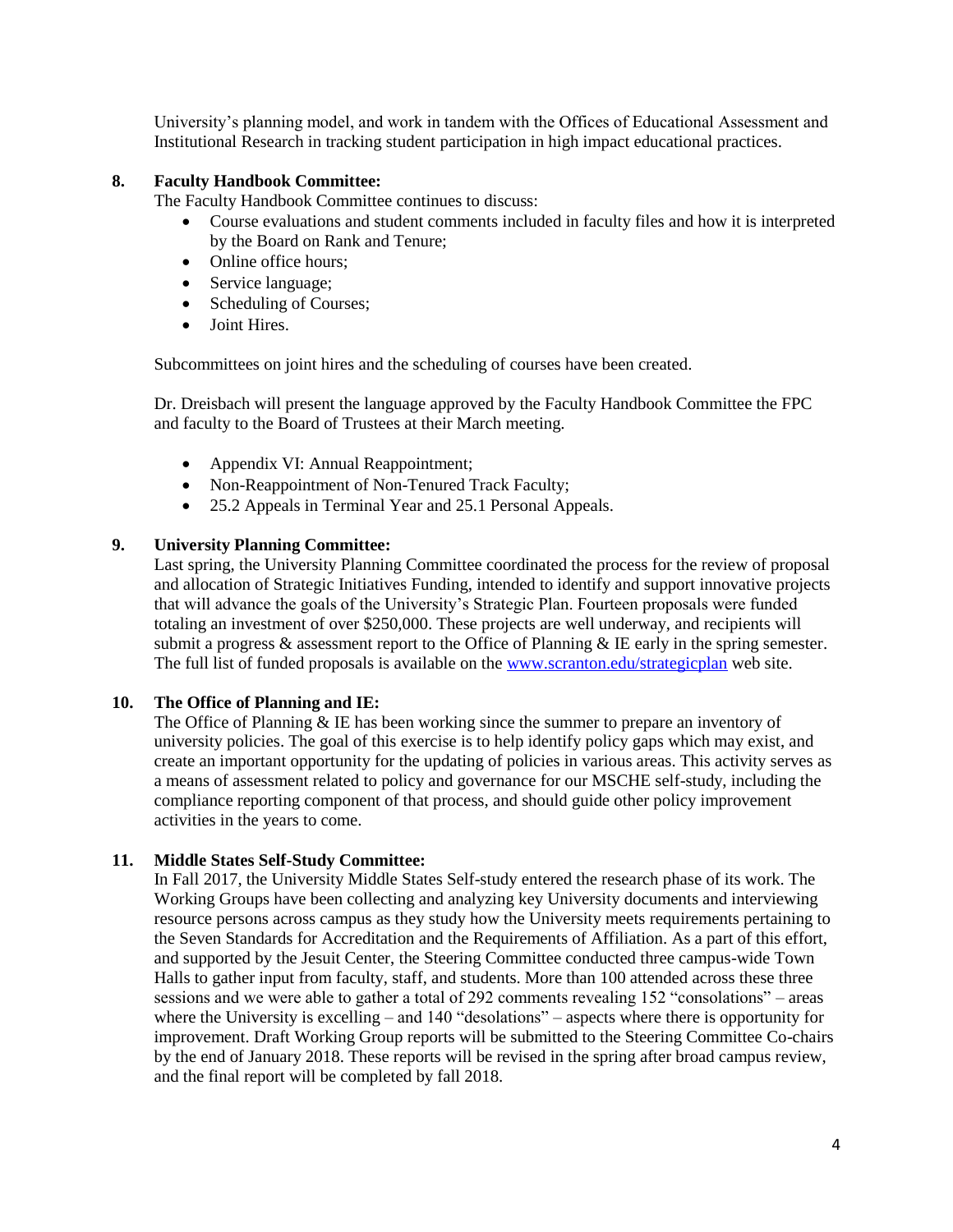### **12. Office of Educational Assessment:**

Since our last report, OEA scored Program Assessment Reports submitted last spring  $(n = 44)$  and engaged in discussion about the results in aggregate, which are useful for us in planning faculty development opportunities around assessment. The greatest area of opportunity for growth is in the area of connecting assessment results with resource allocation. Each program will receive its scores in advance of submitting assessment reports next spring.

The Assessment Advisory Committee approved some adjustments to the Comprehensive Plan for Assessment to accommodate pre-existing assessment reporting processes in two of the colleges and, thus, to reduce duplication of effort. In addition, we have asked Dr. Ahuja for feedback and suggestions for improvement on the plan.

The Provost Assessment Scholars oriented a new cohort of students to lead peer focus groups. Currently, seven assessment projects involving peer focus groups are in the planning phase for this academic year. Prof. Nicholas Truncale, Faculty Fellow, and his team submitted an article about the Provost Assessment Scholars by invitation to the newsletter for the National Institute for Learning Outcomes Assessment (NILOA).

We are revisiting a pilot test of an electronic assessment platform among a subset of programs with external accreditation. Some professional accrediting bodies are increasing their requirements for programs to demonstrate formative and summative assessment both in the aggregate and for individual students. These requirements place a significant demand on faculty time and threaten faculty productivity in other areas absent solutions for collecting, archiving, and scoring assessment artifacts. Further it is imperative for us to demonstrate rapid cycle improvement based on assessment results and to spend less time generating those results.

## **13. Office of Institutional Research:**

The fall data collection for the federal Department of Education, through its IPEDS system, was completed along with an NCAA financial aid report and PA Department of Education Annual Survey of Educational Programs. Undergraduate retention and graduation rates were updated and the related required disclosures by gender, minority, and Pell Grant status were posted to the University's Consumer Information web page. On campus, the summer and first fall enrollment reports were produced. The Office is also providing data and analysis support to the Planning Metrics Team in preparing the Strategic Plan dashboard(s), the Self Study Working Groups, the Retention Committee, and for the National Study of Instructional Cost & Productivity (also known as the Delaware Cost Study). To-date this fall, we have completed 42 ad hoc requests for data from other offices.

This year is also a particularly full one for survey research. Results from the Alumni Attitudes Survey, National Survey of Student Engagement (2017), HERI Faculty Survey (fall 2016), and the Jesuit Mission and Identity Survey have been shared with various groups on campus to help inform their work. The NEPA College Student Poll on Civic Engagement, the Strategic Planning Survey, and the Student Satisfaction Inventory have also been administered to students, faculty and staff this fall and will help inform discussions about planning and student success later this year. Preparations are underway for the administration of three additional surveys in the spring, another NEPA College Student Poll on senior students' post-graduation plans, the National Survey of Student Engagement, and the Measuring Information Service Outcomes (MISO) survey on library and technology services.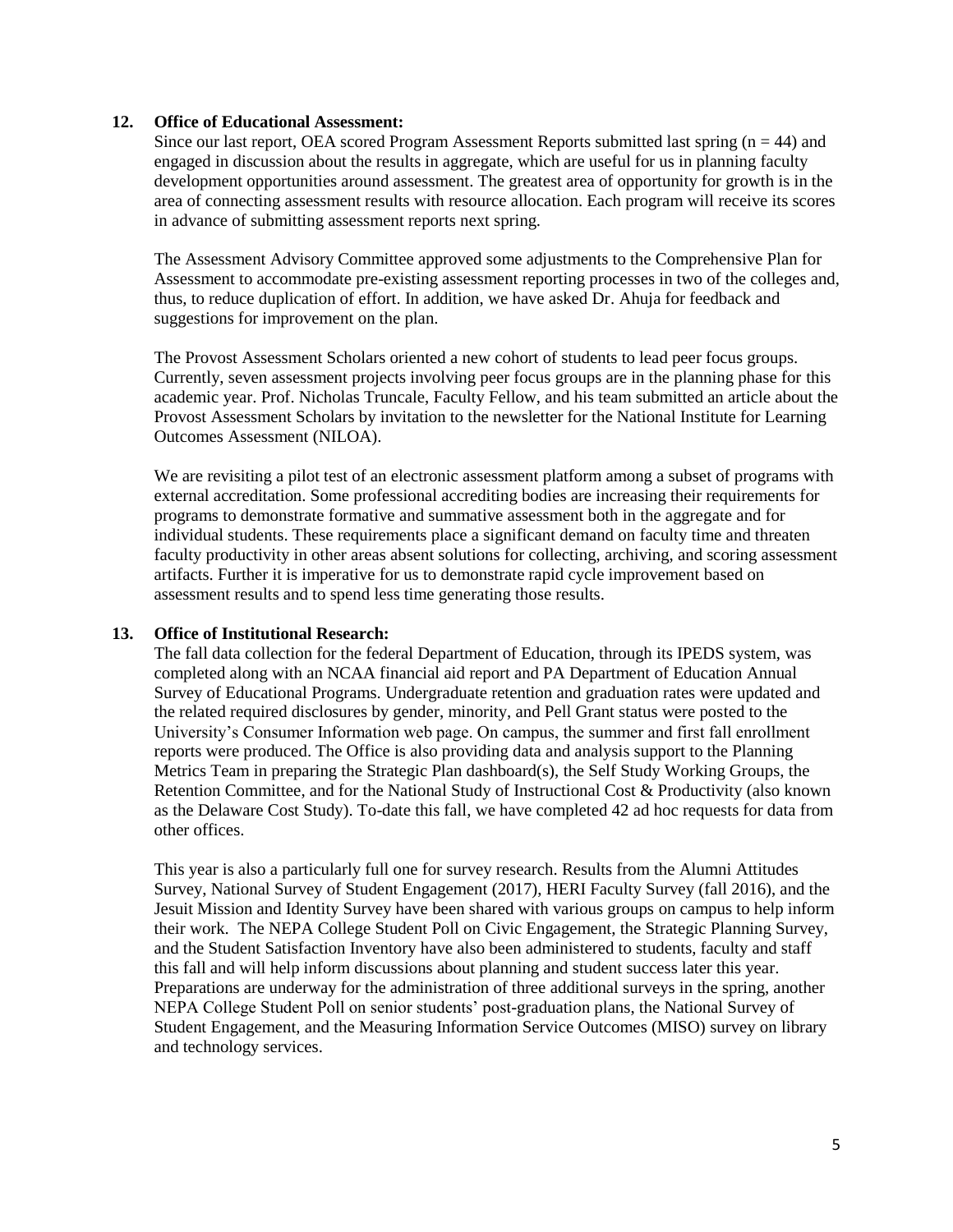### **14. Office of Research and Sponsored Programs:**

A call for proposals went out on October  $17<sup>th</sup>$  for proposals to support new and ongoing facultystudent research projects that focus on the creation of an undergraduate research/scholarship experience for the student resulting in student learning outcomes, such as inquiry and analysis, critical and creative thinking, and foundations and skills for lifelong learning.

The Faculty Research Committee approved the following sabbaticals:

| <b>Fall 2018</b>                        | Daniel Mahoney          |  |
|-----------------------------------------|-------------------------|--|
| Aram Balagyozyan                        | David Salerno           |  |
| Dona Carpenter                          | <b>Edward Scahill</b>   |  |
| Hyuk Jun Cheong (pre-tenure)            |                         |  |
| Taewan Kim                              | Academic Year 2018-2019 |  |
| <b>Robert Smith</b>                     | Ann Feeney              |  |
|                                         | Maria Poggi Johnson     |  |
| Spring 2019                             | Christie Karpiak        |  |
| Michael Friedman                        | Declan Mulhall          |  |
| Renee Hakim                             | Gretchen Van Dyke       |  |
|                                         |                         |  |
| Curriculum:                             |                         |  |
| <b>Course Change</b>                    | <b>Date Posted</b>      |  |
| PHED 138: Physical Fitness Training     | 6/13/17                 |  |
| PS 210: Research Methods in Politics    | 6/13/17                 |  |
| <b>New Course:</b>                      |                         |  |
| CJ 313: Crime Analysis                  | 4/12/17                 |  |
| HADM 334: Physician Practice Management | 6/14/17                 |  |
| NURS 496: Healthcare Systems            | 6/14/17                 |  |
|                                         |                         |  |
| <b>Program Change:</b>                  |                         |  |
| <b>HRO</b> Graduate Program             | 4/21/17                 |  |
| <b>MHA Global Health</b>                | 4/21/17                 |  |
| <b>Entrepreneurship Minor</b>           | 4/21/17                 |  |
| Entrepreneurship Major                  | 4/21/17                 |  |
| Women's Studies                         | 7/2/17                  |  |
| Exercise Science – Name Change          | 6/14/17                 |  |

#### **16. Career Development**

**15.** 

• Statistics for the reporting period (May  $13$  – September 16): 292% increase in internships posted (n=620 vs 158); 903% increase in jobs posted (n= 2,326 vs 232); 1305% increase in employer registered (n=1,798 vs 128). The increase is primarily due to implementation of Handshake as the new Career Service Management (CSM) platform.

## **17. College Updates**

#### *College of Arts and Sciences:*

• The Communication department and the Society of Professional Journalist presented "Google" News Lab Training with Vix Reitano, founder and CEO of CreatiBixMedia, a digital agency based in Manhattan. Google launched News Lab to collaborate with journalists on improving the way news is produced and distributed.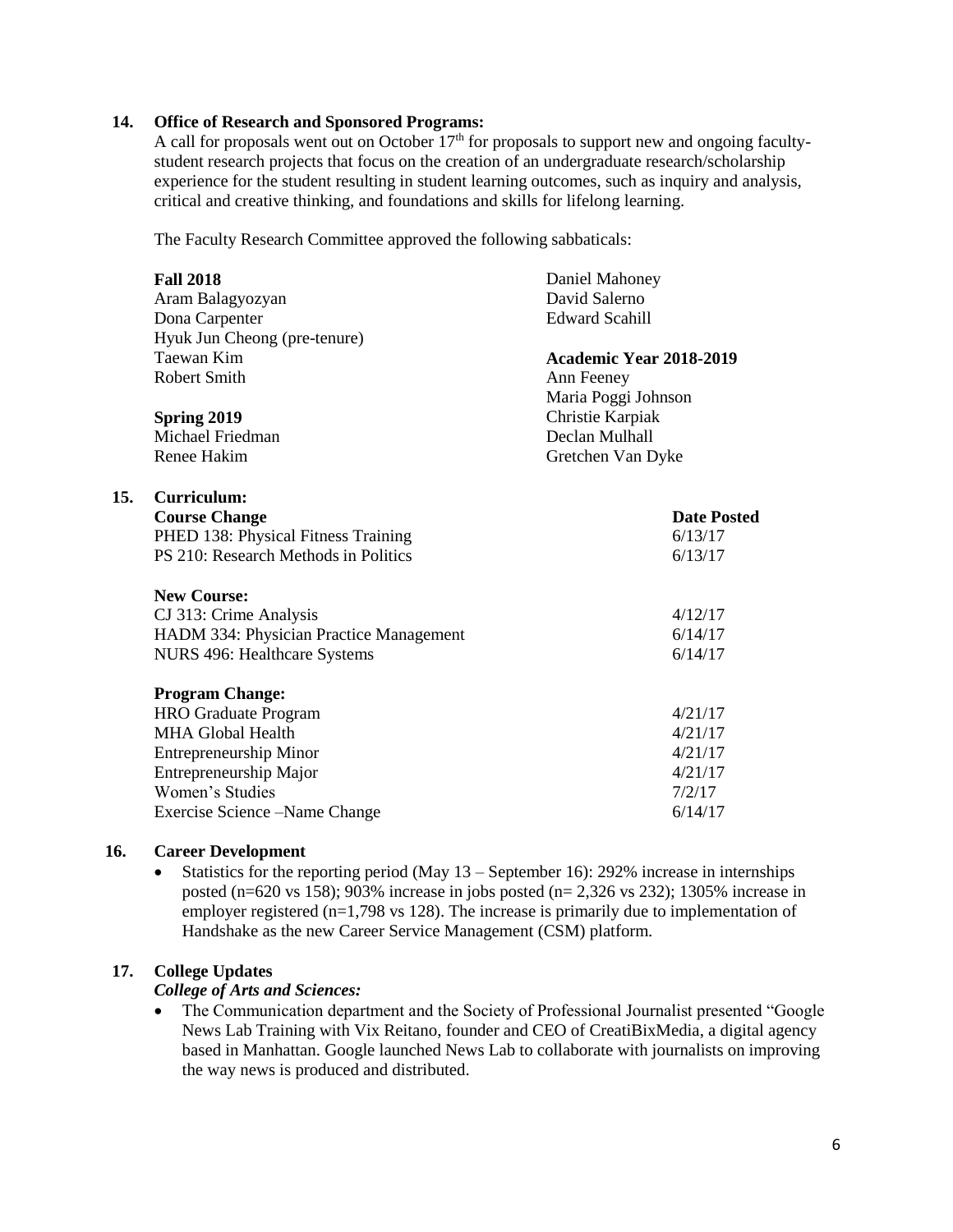- The Communication Department hosted a discussion about "Trust, Credibility and the News" led by Larry Holeva from the Scranton Times, Dave Bohman from WNEP TV, Dr. Matthew Reavy, Associate Professor at the University, and Steven DePrimo, The Aquinas.
- One of the nation's leading urban ethnographers and cultural theorists, Elijah Anderson, Ph.D., the William K. Lanman Jr. Professor of Sociology at Yale University and director of the Urban Ethnography Project, presented "White Space and the Iconic Ghetto" on Nov. 16. The lecture was sponsored by the Office of Diversity and Equity, The Jesuit Center and the departments of Theology/Religious Studies and Sociology, Criminal Justice and Criminology.
- Nearly 80 foreign military officers, who are international fellows at the U.S. Army War College in Carlisle, visited The University of Scranton in October for a dinner and presentation by cadets in the ROTC program hosted at the University. The presentation provided information about military education in the United States at the cadet level through the Reserve Officers' Training Corps (ROTC). The foreign officers are spending a year at the U.S. Army War College to advance their professional qualifications, to study and write on subjects related to the security interests of their own and allied nations, and to establish working relationships with U.S. military officers, as well as to learn about the United States and its institutions.
- Yamile Silva, Ph.D. (Department of Latin American and Women's Studies LA/W/S and Department of World Languages and Cultures), has been named president of the academic organization International Association of Women's Studies in Hispanic Literature and Culture. The Association was founded in 1974 for the purpose of advancing the study of women and gender-related topics in Hispanic literature and promoting the work of Hispanic women writers.

# *Panuska College of Professional Studies:*

- Four undergraduate students from the Exercise Science program competed at the Mid-Atlantic regional chapter of the American College of Sports Medicine's annual conference on November 3<sup>rd</sup>. They competed against students from 12 other programs from across the region and finished in second place.
- For the second year in a row our DPT students had 100% acceptance of projects by the various sections in the APTA to be presented at the Combined Sections Meeting in February.
- Dr. Rebecca Dalgin hosted a Transition Job Fair through the office of Vocational Rehabilitation on October 30, 2017. A reporter from WNEP 16 interviewed Liam Mooney, a graduate student from Ireland who is a student in the Rehabilitation Counseling program.
- Jessica Bachman, Ph.D., Dr. Joan Grossman, Ph.D., and Dr. Danielle Arigo, Ph.D. had their study on the effectiveness of high-intensity interval training (HIT) for weight loss and body composition changes in obese postmenopausal women published in *The Journal of the North American Menopause Society.*
- Dr. Julie Cerrito received the PA School Counselor Association "School Counselor Educator of the Year" Award.

# *Kania School of Management:*

- The China Shock: Economic and Political Consequences of China's Rise for the United States" was discussed at The University of Scranton's 32nd Henry George Lecture on Friday, Nov. 17. The lecture, was presented by David Autor, Ph.D., Ford Professor of Economics and associate department head of MIT's Department of Economics.
- The University of Scranton's Kania School of Management named Professors Irene Goll, Ph.D., and Satyajit Ghosh, Ph.D., Alperin Teaching Fellows for 2017-20. The three-year Alperin Teaching Fellow Award was established in 1999 to recognize outstanding teaching in the Kania School of Management.